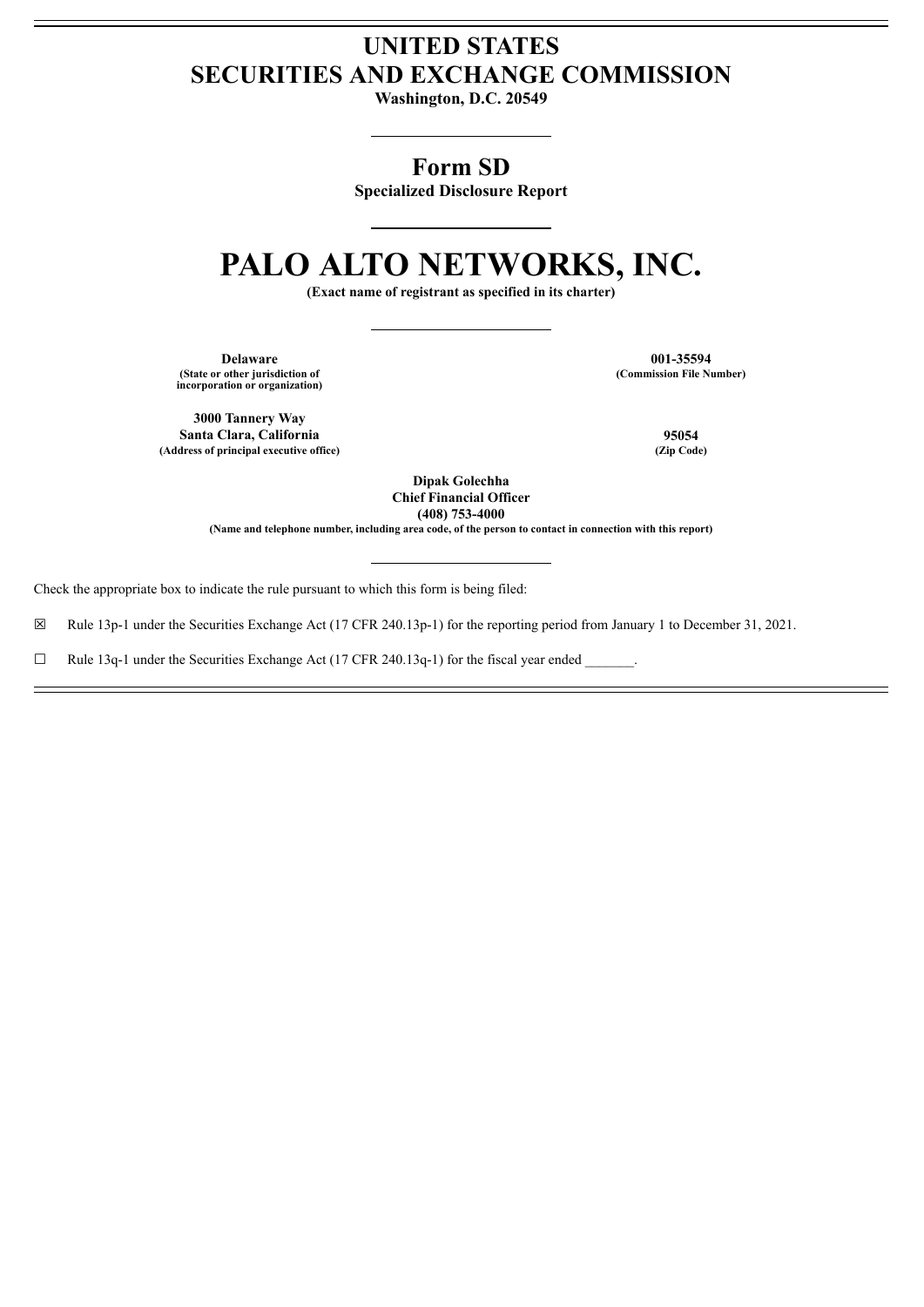## **Section 1 - Conflict Minerals Disclosure**

# **Item 1.01 Conflict Minerals Disclosure and Report**

A copy of Palo Alto Networks, Inc.'s Conflict Minerals Report for the reporting period January 1, 2021 to December 31, 2021 is attached hereto as Exhibit 1.01 and is publicly available at

https://investors.paloaltonetworks.com/investor-relations/governance/governance-documents/default.aspx\*.

#### **Item 1.02 Exhibit**

The Conflict Minerals Report required by Item 1.01 is filed as Exhibit 1.01 to this Form SD.

#### **Section 3 - Exhibits**

#### **Item 3.01 Exhibits**

Exhibit 1.01 - Conflict Minerals Report for the reporting period January 1, 2021 to [December](#page-3-0) 31, 2021 as required by Items 1.01 and 1.02 of this Form.

<sup>\*</sup> The reference to Palo Alto Networks' website is provided for convenience only, and its contents are not incorporated by reference into this Form SD and the Conflict Minerals Report, nor deemed filed with the U.S. Securities and Exchange Commission.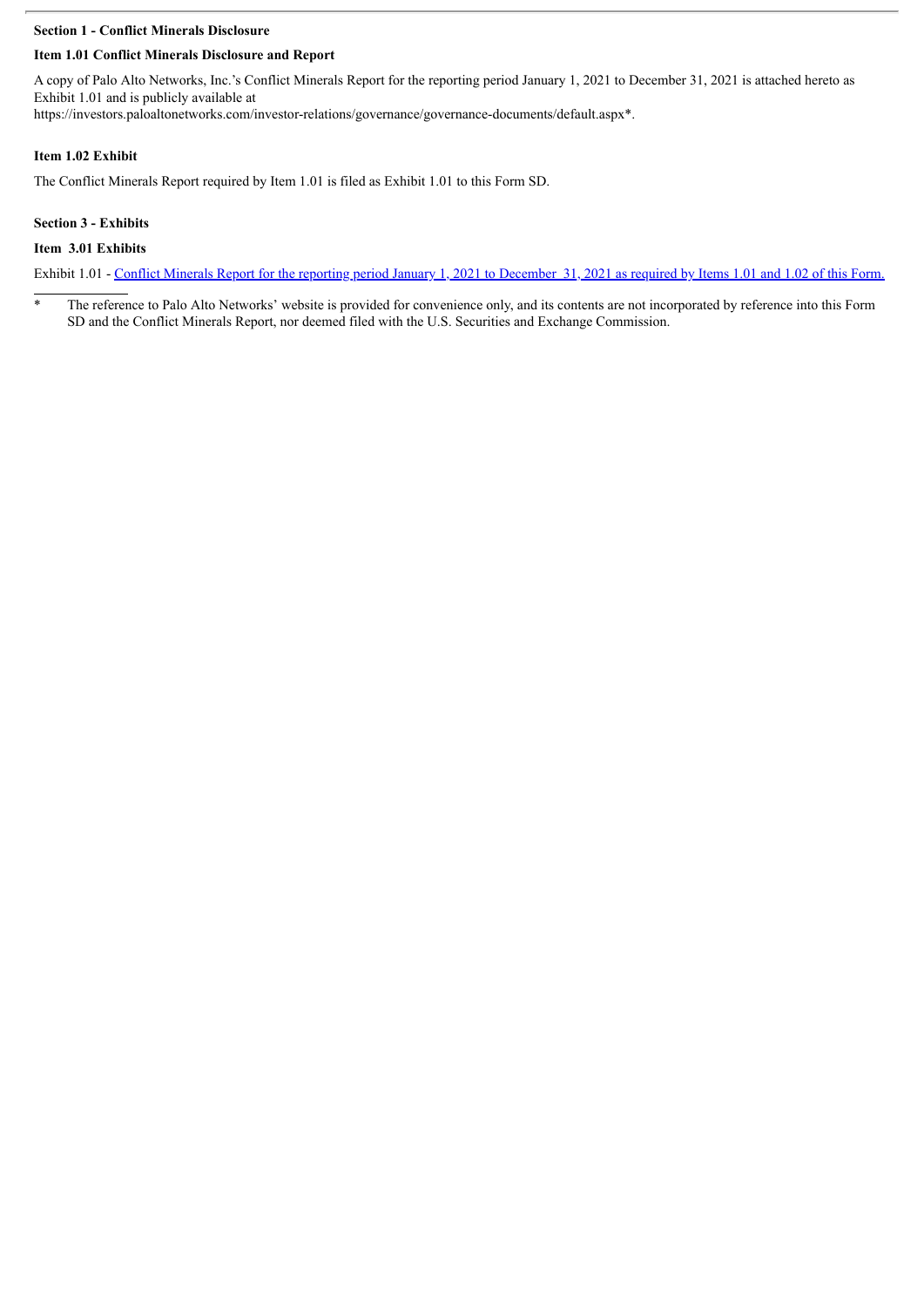Pursuant to the requirements of the Securities Exchange Act of 1934, the registrant has duly caused this report to be signed on its behalf by the duly authorized undersigned.

Date: May 27, 2022

# **PALO ALTO NETWORKS, INC.**

By: /s/ Dipak Golechha

Dipak Golechha Chief Financial Officer (Principal Financial Officer)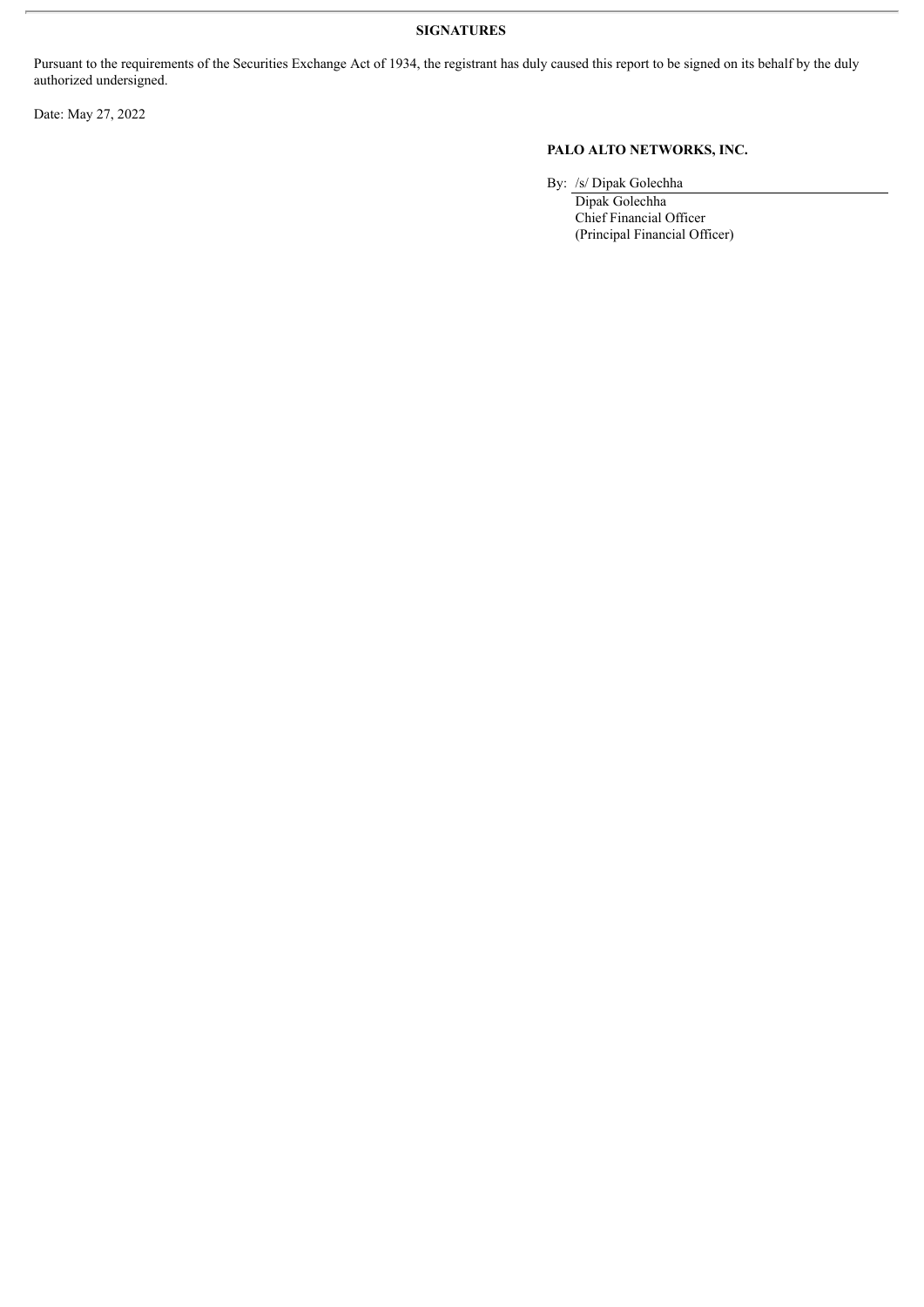#### **Conflict Minerals Report of Palo Alto Networks, Inc. in accordance with Rule 13p-1 under the Securities Exchange Act of 1934**

<span id="page-3-0"></span>This Conflict Minerals Report (this "Report") of Palo Alto Networks, Inc. ("Palo Alto Networks" or the "Company") for calendar year 2021 is presented to comply with Rule 13p-1 ("Rule 13p-1") under the Securities Exchange Act of 1934 (the "1934 Act"). Please refer to Rule 13p-1, Form SD and SEC Release No. 34-67716 for definitions to the terms used in this Report, unless otherwise defined within this Report.

Rule 13p-1 imposes certain reporting obligations on SEC registrants whose manufactured products contain minerals originating in the Democratic Republic of the Congo or any country that shares an internationally recognized border with the Democratic Republic of the Congo (collectively, the "Covered Countries"). The minerals subject to Rule 13p-1 are columbite-tantalite (coltan), cassiterite, wolframite, gold and their derivatives, which are limited to tantalum, tin and tungsten ("Conflict Minerals").

Pursuant to Rule 13p-1, if, based upon a reasonable country of origin inquiry, a registrant has reason to believe that any of the Conflict Minerals in its supply chain may have originated in one of the Covered Countries, or if such registrant is unable to determine the country of origin of those Conflict Minerals, then it must file a Conflict Mineral Report with the SEC describing the due diligence measures it has undertaken or will undertake regarding the source and chain of custody of the Conflict Minerals. Due to our limited ability to determine the source and chain of custody of Conflict Minerals necessary to the functionality or production of our products as described below, we have filed this Conflict Minerals Report.

## **PART I. Due Diligence Process**

Palo Alto Networks has determined that components in its enterprise security hardware products, including its next-generation hardware firewall products, contain Conflict Minerals and that such Conflict Minerals are necessary to the functionality of such products. Accordingly, Palo Alto Networks was required to undertake an inquiry with respect to Conflict Minerals that is reasonably designed to determine whether any of the Conflict Minerals originated in the Covered Countries and whether the Conflict Minerals are from recycled or scrap sources. Based on this reasonable country of origin inquiry, Palo Alto Networks knows or has reason to believe that some Conflict Minerals are sourced in the Covered Countries and are not from recycled or scrap sources.

The Palo Alto Networks Conflict Minerals Policy sets forth the company's commitment to human rights around the world, as well as Palo Alto Networks' commitment to excluding the usage of Conflict Minerals originating from high-risk smelters in the Covered Countries in its products and the company's efforts to continue to develop methods, implement tools and adopt procedures in line with the Organization for Economic Cooperation and Development Due Diligence Guidance for Responsible Supply Chains of Minerals from Conflict-Affected and High-Risk Areas, including the related supplements on gold, tin, tantalum, and tungsten (the "OECD Framework"), an internationally recognized due diligence framework. The Palo Alto Networks Conflict Minerals Policy may be found at:

https://s22.q4cdn.com/606234439/files/doc\_downloads/governance\_documents/PANW\_Conflict-Minerals-Policy-5.24.16.pdf.

As a company that relies solely on third-party contract manufacturers to build its products, Palo Alto Networks is several levels removed from the mining, smelting or refining of Conflict Minerals. Palo Alto Networks does not make purchases of raw ore or unrefined Conflict Minerals and makes no purchases in the Covered Countries. As a result, Palo Alto Networks must rely on its third-party contract manufacturers and their suppliers to provide information regarding the source of Conflict Minerals that are necessary to the functionality or production of its enterprise security hardware products.

As part of its contract manufacturer selection process, Palo Alto Networks engages in a review of each potential contract manufacturer's supply chain policies and procedures. Palo Alto Networks looks to its contract manufacturers to have an established system of control and transparency over their mineral supply chain. Further, Palo Alto Networks has regularly communicated with its contract manufacturers and suppliers regarding the need for Rule 13p-1 compliance. The Company uses a scorecard to grade the Company's top spend suppliers on their Conflict Minerals compliance efforts.

Palo Alto Networks' primary contract manufacturer, Flex International Ltd. ("Flex"), supports the purpose of Rule 13p-1, is subject to Rule 13p-1, and has partnered with the Responsible Business Alliance ("RBA" formerly referred to as Electronics Industry Citizenship Coalition / Global sustainability Initiative) team to collaboratively develop an industry standard to collect the sourcing information related to Conflict Minerals. Flex has made available a supplier quality resource center, which includes its Conflict Minerals Policy, found at the following website: https://flex.com/supplierinformation/supplier-quality.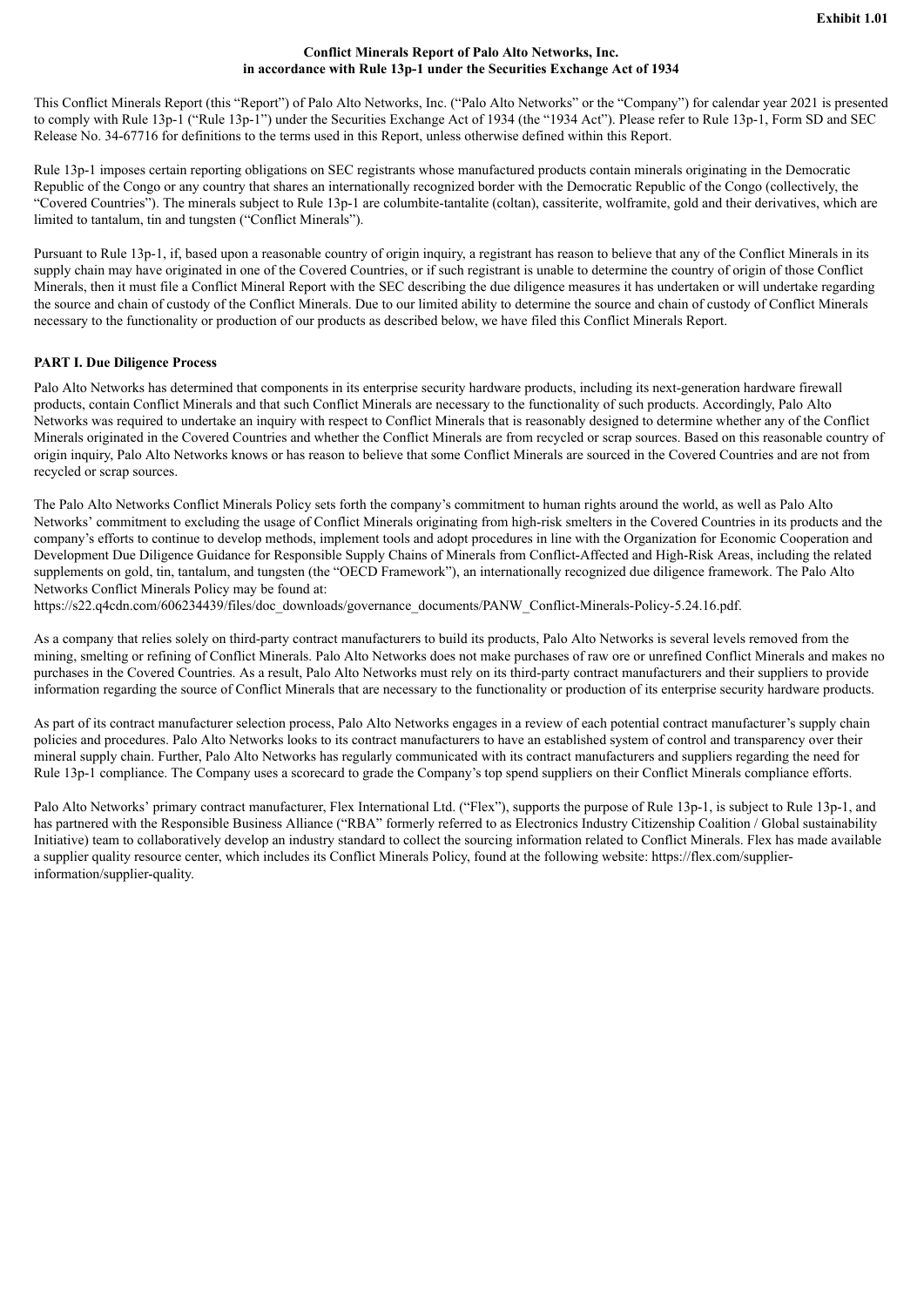Palo Alto Networks, with the assistance of Flex, undertook due diligence measures to determine the source and chain of custody of the Conflict Minerals that are necessary to the functionality or production of Palo Alto Networks' enterprise security hardware products that originated or may have originated in the Covered Countries. Palo Alto Networks designed its Conflict Minerals due diligence measures to conform, in all material respects, to the OECD Framework.

During the reporting period for this Report, Palo Alto Networks' due diligence measures included:

- 1. Conducting a supply-chain survey with direct suppliers of materials containing Conflict Minerals using the RBA Conflict Minerals Reporting Template ("CMRT") to identify the smelters and refiners;
- 2. Comparing the smelters and refiners identified in the supply-chain survey against the list of smelter facilities which have been identified as "conflict free" by programs such as the Responsible Minerals Assurance Process ("RMAP" formerly referred to as Conflict-Free Smelter Program) for Conflict Minerals; and
- 3. Requesting due diligence follow up from key suppliers whose smelters were flagged by the RMI Smelter Database.

Flex sent out surveys on behalf of Palo Alto Networks to the 150 suppliers identified in its due diligence efforts. Flex received valid responses from 146 suppliers, providing a 97% response rate.

Based on the results of the assessment described above, Flex followed-up with the suppliers surveyed, to the extent possible, on missing and inconsistent information. Additional supplier contacts were conducted to address issues, including implausible statements regarding no presence of the Conflict Minerals, incomplete data on the CMRT, responses that did not identify smelters or refiners, responses that indicated a sourcing location without complete supporting information from the supply chain, and organizations that were identified as smelters or refiners, but not verified as such through further analysis and research. In addition, Palo Alto Networks followed-up on cases where a supplier stated a smelter or refiner does not source from the Covered Countries, but the sourcing location (country of mine origin) is not a known reserve for the given metal.

In addition to the steps discussed above, Palo Alto Networks has:

- 1. Familiarized key personnel with the requirements of Rule 13p-1.
- 2. In 2021, invested in a compliance tool which allows us to organize supplier responses, store CMRTs, and track smelter information.
- 3. In 2021, participated in the Silicon Valley Conflict Minerals and Human Trafficking Forum. Palo Alto Networks has been a participating member in the forum since 2015.
- 4. In 2021, attended the virtual Responsible Mineral Initiative's ("RMI") annual conference.
- 5. Signed an industry group letter, addressed to smelters and refiners currently not conformant/not enrolled in the Responsible Minerals Assurance Process (RMAP), encouraging participation in a recognized industry audit program.

#### Findings and Conclusions

As a result of the due diligence efforts described above, Palo Alto Networks determined in good faith that it did not have sufficient information to enable it to determine whether Conflict Minerals necessary to the functionality or production of its enterprise security hardware products may have been sourced from the Covered Countries or from recycled or scrap sources. Palo Alto Networks makes this determination due to a lack of information from its suppliers to determine the source and chain of custody of Conflict Minerals throughout the supply chain.

#### **Forward Looking Statements**

This report includes forward-looking statements, within the meaning of the Private Securities Litigation Reform Act of 1995, relating to continuing to develop methods, implement tools and adopt procedures that are designed to be both auditable and in accordance with the OECD Framework, efforts to increase the response rate of our suppliers and obtain a definitive determination of its status and to further mitigate the risk that necessary Conflict Minerals do not benefit armed groups, as well as our intentions to make reasonable efforts to strengthen company engagement with suppliers and structure internal management to support supply chain due diligence, and are based on management's current expectations or beliefs. Forward-looking statements are not guarantees of future performance and are subject to a number of uncertainties and other factors that may be outside of the company's control and that could cause actual events to differ materially from those expressed or implied by the statements made herein. The company assumes no obligation to revise or update any forward-looking statements for any reason, except as required by law.